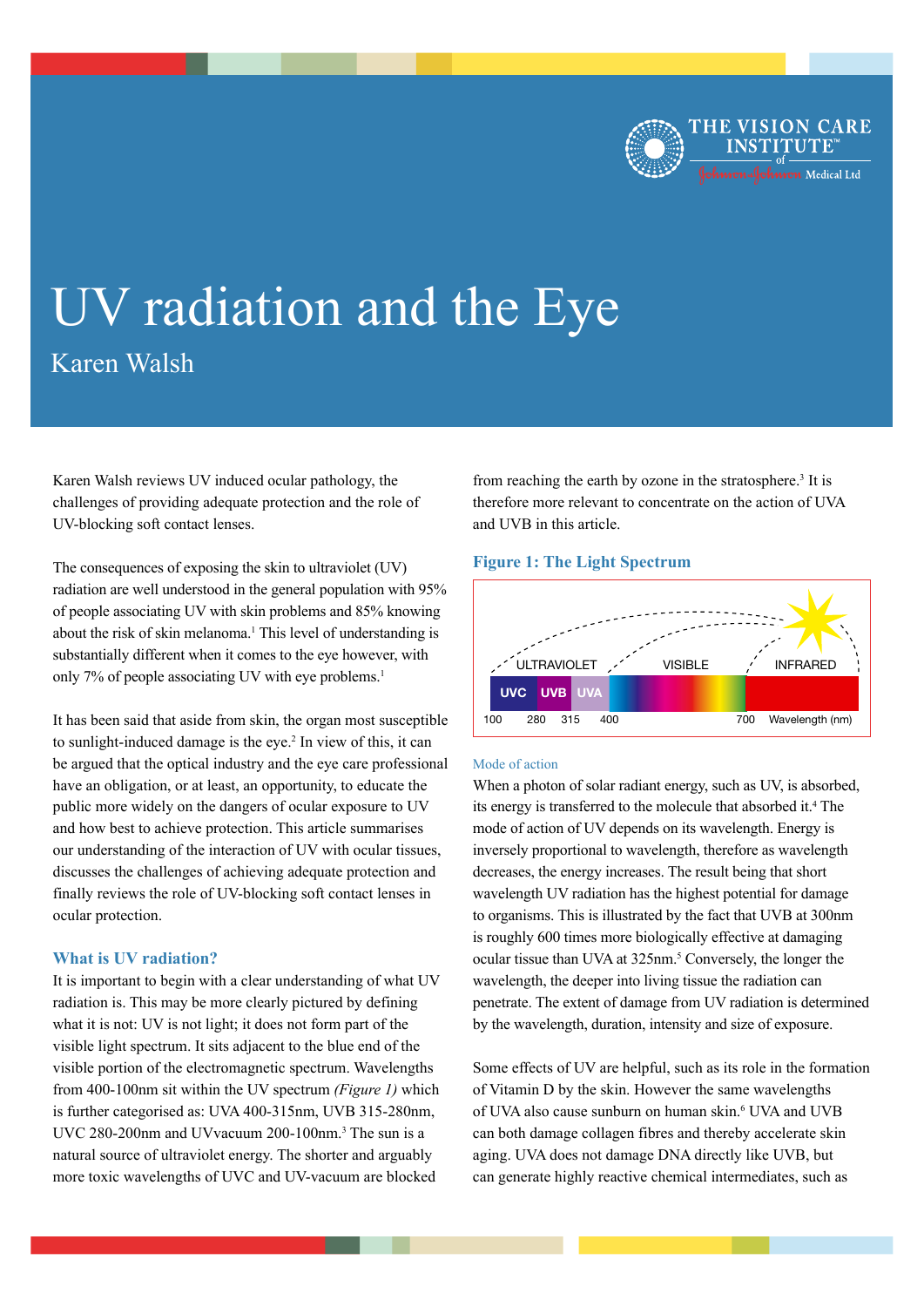hydroxyl and oxygen radicals, which in turn can damage DNA. Because UVA does not cause reddening of the skin (erythema), it cannot be measured in sunlight protection factor (SPF) testing for sunscreens. With regard to skin protection, there is no good clinical measurement for blocking UVA radiation, but it is important that sunscreens block both UVA and UVB. UV radiation at shorter wavelengths, designated as UVB, causes damage at the molecular level to the fundamental building block of life: deoxyribonucleic acid (DNA).<sup>6</sup> DNA readily absorbs UVB radiation. This commonly changes the shape of the molecule via disruption to hydrogen bonds, formation of protein-DNA aggregates and strand breaks *(Figure 2)*. Changes in the DNA molecule often mean that proteinbuilding enzymes cannot "read" the DNA code at that point on the molecule. As a result, distorted proteins can be made, or cells can die.

# **Figure 2: UV radiation can disrupt chemical bonding with DNA, resulting in absent or misplaced nucleotide UVRtransmissibility of SiH materials**



## **Consequences of exposure to the skin**

UV radiation is a major causative factor in the development of skin cancer.7 It is well known that an increased incidence of malignant skin melanomas has been attributed to severe sunburn and/or exposure to excessive sunlight at an early age.8 Chronic UV exposure has also been shown to be the leading predisposing factor to the development of squamous cell carcinoma of the lid.9 Also, the incidence of basal cell carcinoma is significantly higher on the side of the nose than other parts of the face exposed to direct sun, with the curved shape of the eye creating a focusing effect and producing UV hot spots on the side of the nose.<sup>10</sup>

# **What can UV radiation do to ocular tissues?** Absorption characteristics of ocular tissue

It has already been illustrated that UVA and UVB exert different effects on biological tissue, determined by their respective wavelengths. Equally, there are also differences in the absorption characteristics of ocular tissue to UV radiation. The cornea and the intraocular lens are the most important tissues in the eye for absorbing UV radiation. Below 300nm

(UV-B), it is the cornea that absorbs most radiation; the lens primarily absorbs UVA of less than 370nm *(Figure 3)*. 11 UV exposure has been implicated as a risk factor or cause in the pathogenesis of a large number of ocular conditions.<sup>12,13</sup>

# **Figure 3: Intraocular filtering of UV radiation by ocular tissues**



## Conjunctiva

The conjunctiva is easily damaged by UV, which activates a complex series of oxidative reactions and distinct pathways of cell death.14 Squamous cell carcinomas of the conjunctiva are possible and frequently begin at the limbus.<sup>9</sup> A study showed ocular melanomas, such as choroidal melanoma, to be eight to 10 times more common in caucasians than blacks.<sup>15</sup> UV radiation is thought to be a risk factor in both of the above findings.

There is strong epidemiological evidence to support an association between chronic UV exposure and the formation of a pterygium.16,17 This wing-shaped thickening of the conjunctiva and cornea is particularly seen in people who live in sunny climates and those who work outdoors *(Figure 4)*. 12,18,19 The prevalence of pterygia occurring on the nasal conjunctiva has been explained by peripheral light focussing onto the medial anterior chamber beneath the limbal corneal stem cells. Actively dividing stem cells are likely to have a lower damage threshold than non-mitotic corneal epithelial cells.<sup>20</sup>

# **Figure 4: Pterygium (With permission of Rachael Peterson, University of Waterloo, Canada)**

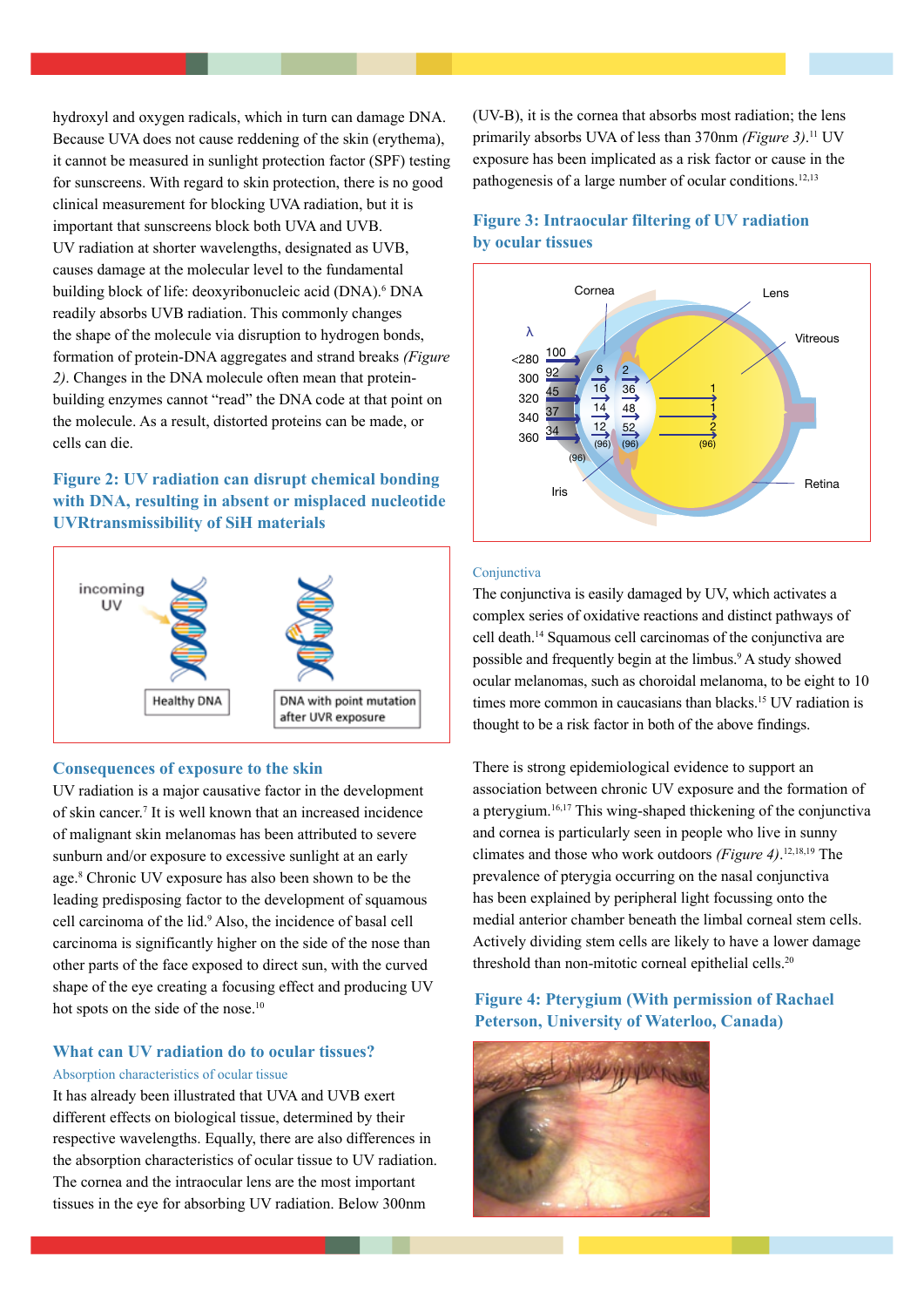A weaker link has been found between UV radiation and the formation of pingueculae<sup>12,21</sup> with a high prevalence found in populations that live in both sunny and snow covered environments.<sup>22,23</sup>

#### Cornea

Both the corneal epithelium and endothelium (which cannot regenerate) are vulnerable to UV radiation. Increased UVB exposure causes damage to the antioxidant protective mechanism, resulting in injury to the cornea and other parts of the eye.24 A significant amount of UVB is absorbed by corneal stroma, so thinning with keratoconus or refractive surgery allows more UVB to reach the lens. It is not yet known whether surgical stromal thinning increases the risk of cataract.<sup>25</sup>

Whilst many of the pathologies associated with UV exposure are chronic, taking years to develop, photokeratitis is an obvious example of an acute response to UV radiation. Also known as snow-blindness, this reversible condition is characterised by severe pain, lacrimation, blepharospasm and photophobia.26 The corneal epithelium and Bowman's layer absorbs about twice as much UV-B radiation than the posterior layers of the cornea.27 It is the superficial epithelium that becomes irritated in photokeratitis. A one hour exposure to UV reflected off snow or a six to eight hour exposure reflected off light sand around midday is enough to cause a threshold photokeratitis.23 At levels below this there may still be mild symptoms of ocular discomfort.

Climactic droplet keratopathy, or spheroidal degeneration, is a permanent pathological change characterised by an acculmulation of droplet-shaped lesions in the superficial corneal stroma.<sup>11</sup> Chronic exposure to environmental UV radiation has been suggested as a significant factor in its development.<sup>16</sup>

# Anterior Chamber

The antioxidant ascorbic acid (vitamin C) is present in high concentration in the aqueous humour. It is able to scavenge free radicals in the aqueous and protect against UV-induced DNA damage of the lens.<sup>28</sup> Its presence acts as a filter for both UV-A and UV-B radiation, and it has been suggested that it has a protective role in the pathogenesis of cataract.29 Patients with cataract have decreased levels of ascorbic acid in the anterior chamber30 and a significant decrease in ascorbic acid has been observed in the aqueous humour following UV exposure.<sup>31</sup>

## Crystalline Lens

Over time, the lens yellows and loses its transparency, primarily due to irreversible lens protein changes caused by aging, heredity and UV exposure.<sup>32</sup> Exposure to UV radiation has

been shown to lead to the development of cataract in animal models33 and the link between UV and cataract formation in humans is well established.34,35,36 Indeed the World Health Organisation estimates that of the 12 to 15 million people who become blind from cataracts annually, up to 20% may be caused or enhanced by sun exposure.<sup>37</sup>

The lens absorbs both UVA and UVB. It is exposed to three times more UVA, but both types of radiation are known to damage the lens via different mechanisms.<sup>38</sup> A significant positive correlation has been reported between UVB and cortical cataract; there is also a possible association with posterior sub-capsular cataract.39,40

Protein bound yellow chromophores are present in the ageing eye; they act as filters absorbing UV radiation. When exposed to UV-A the chromophores generate reactive oxygen species (ROS).41 It is thought increased levels of ROS in the lens can lead to damage of DNA and cross-linking of proteins. Daily exposure to UV and subsequent induction of ROS results in cataract formation<sup>42,43</sup>

#### Retina

Although the amount of UV radiation reaching the retina in the adult eye is very low, with protection by the filtering power of the crystalline lens (1% UV below 340nm and  $2\%$  between 340-360nm<sup>44</sup>), studies have linked the early development of age-related macula degeneration with greater time spent outdoors,  $12,45,46,47$  while some studies have found no association.48 More recently a significant link between the 10-year incidence of early age-related macula degeneration and extended exposure to summer sun was reported.<sup>49</sup>

## **Risk of exposure**

#### Ozone depletion

Atmospheric ozone provides a crucial protective barrier from shorter wavelength radiation. Not only does it filter out the harmful UV-C and UV-vacuum portions of the UV spectrum; it also attenuates the proportion of UV-B reaching the earth. The amount of ozone present in the upper atmosphere, which varies by location, time of year and time of day, determines the amount of UV-B and lower end UV-A, up to 330nm, that we are exposed to at the earth's surface.<sup>50</sup> The thinning of the ozone layer is particularly relevant when discussing UV exposure and will result in an increase of UVB reaching the earth. Following the ban on the widespread use of chlorofluorocarbons (CFCs), it has been estimated that ozone levels may not significantly recover until 2050.51 It has been said that for those of us in practice, "UV protection must be regarded as an essential part of our critical mission".52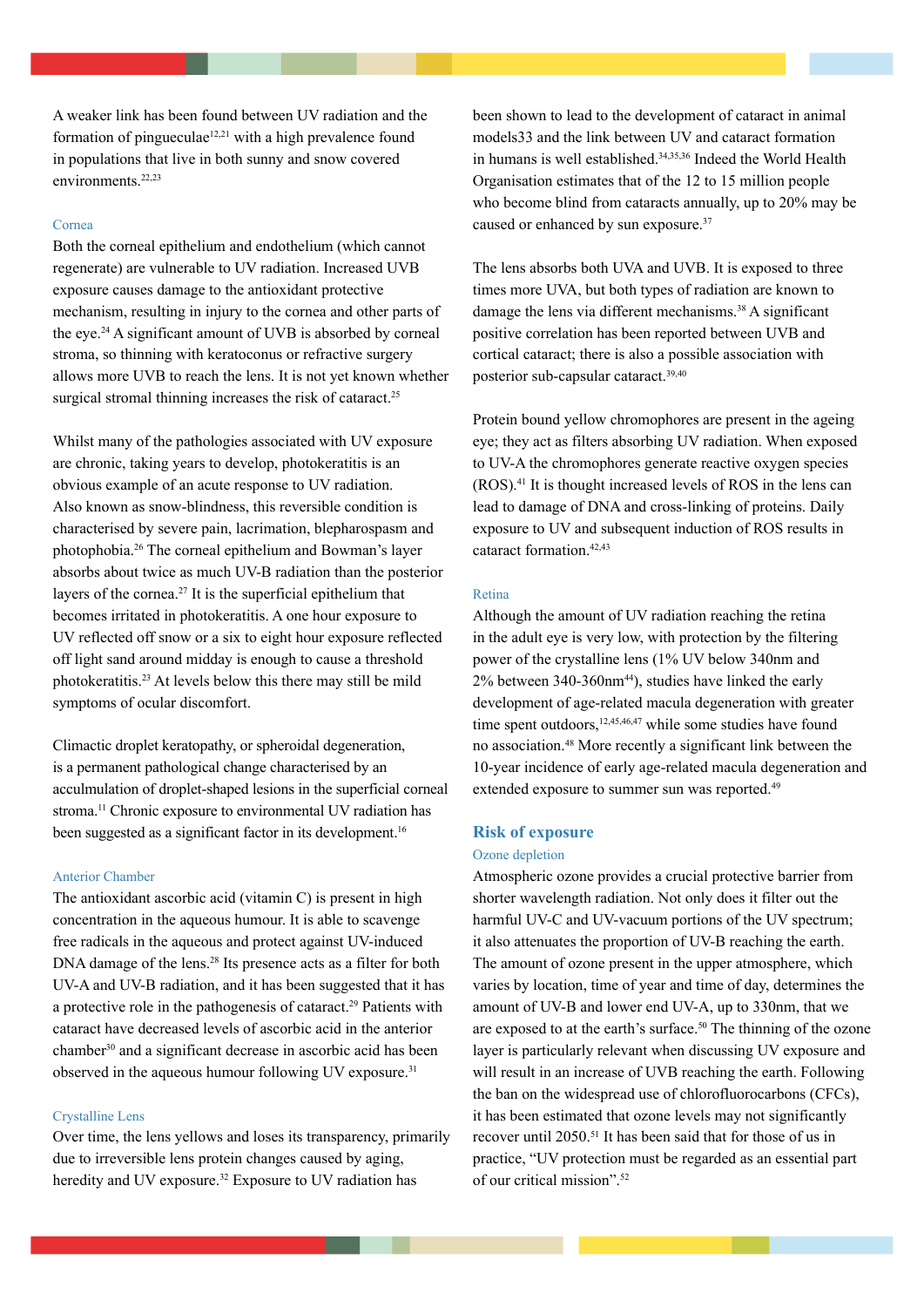## Altitude and latitude

UV radiation levels are affected by altitude; as the atmosphere is thinner at higher elevations, it absorbs less UV radiation, increasing exposure. UV doses increase with decreasing latitude; equatorial regions receive highest UV radiation levels.<sup>53</sup>

## Cumulative effect

It is helpful to understand just when we are most exposed to UV radiation. To do so it is important to recognise several key points. Firstly, the effect of UV is cumulative over our lifetime. Also, many people have more leisure time and choose to spend it outdoors. This, coupled with the fact that life expectancy is rising, increases the opportunity for exposure and gives time for the induced tissue changes to develop.3,54 The larger pupils and clearer ocular media of children make them especially vulnerable to UV; the World Health Organisation states that "up to 80% of a person's lifetime exposure to UV radiation is reached before age 18". Fluorescence photography makes it possible to view examples of early sun damage to young eyes that are not visible under normal white light viewing *(Figure 5)*. 55 It is clear from this evidence that provision of UV protection from a young age, sustained throughout life it extremely important.

# **Figure 5: UV Fluorescence photography reveals early sun damage not seen in standard photography (with permission of Coroneo)**



## Sources of exposure

Some ten years ago, Voke drew attention to the common belief that the primary risk of UV radiation is from direct sunlight.<sup>44</sup> Exposure from both scattered sources as UV passes through the atmosphere, and reflected sources such as snow, buildings and water are arguably more important. The amount of scattered or reflected UV radiation is dependant on the surface type; for example, snow reflects 80 to 94% of UVB rays compared to water reflecting 5 to 8%. Not only is this type of indirect exposure is responsible for 50% of the UV radiation we receive,<sup>56</sup> but it also represents a form of exposure that may not be obvious to the general public. Similarly, most clouds do not protect from UV; making overcast days, where people may not take steps to protect themselves, particularly dangerous.44 Research has shown that even on overcast days with high cloud, the UV index is only attenuated slightly to 0.9 rather than the full 1.0 when no or minimal cloud is present. Only rain, fog and low clouds significantly reduce exposure to UV radiation.<sup>57</sup>

#### Exposure at unlikely time

It has previously been quoted that around 80% of UV radiation reaches the surface of the earth between the hours of 10am and 2pm, with levels being particularly high in the summer months.<sup>56</sup> More recent research measured the ocular exposure to UV-B throughout the day and at different times in the year.<sup>58</sup> This Japanese study found that ocular UV exposure is greatest during early morning and late afternoon for all seasons except winter. During spring, summer and autumn, the exposure in these peak periods of early morning and late afternoon was nearly double that seen in the middle of the day *(Figure 6)*. The conclusion that can be drawn from this is to acknowledge the difficulty the general public have in knowing when they are most exposed to ocular UV radiation. There exists an opportunity to educate them on the need for constant UV protection when outdoors, both throughout the day and during all months of the year.

## **Challenges of protection**

The shape of the orbit and eyebrow provide some anatomical protection from direct UV radiation, and in bright light the exposure is further reduced by squinting. It has been demonstrated however, that reflected light can still strike the orbits,<sup>59</sup> and the anatomy of the ocular adnexa is such that it makes it particularly vulnerable to scattered or reflected sources of UV, for example, reflected by the tear film interface.<sup>56</sup> It has been shown experimentally that the use of a brimmed hat can reduce UV exposure to the eyes by up to a factor of four.60 The frequent use of sunglasses has been associated with a 40% decrease in the risk of posterior sub-capsular cataract.39

Advising on the use of hats and sunglasses is clearly important, but there are two further facts that must be considered. Firstly, the use of sunglasses varies in the population. A survey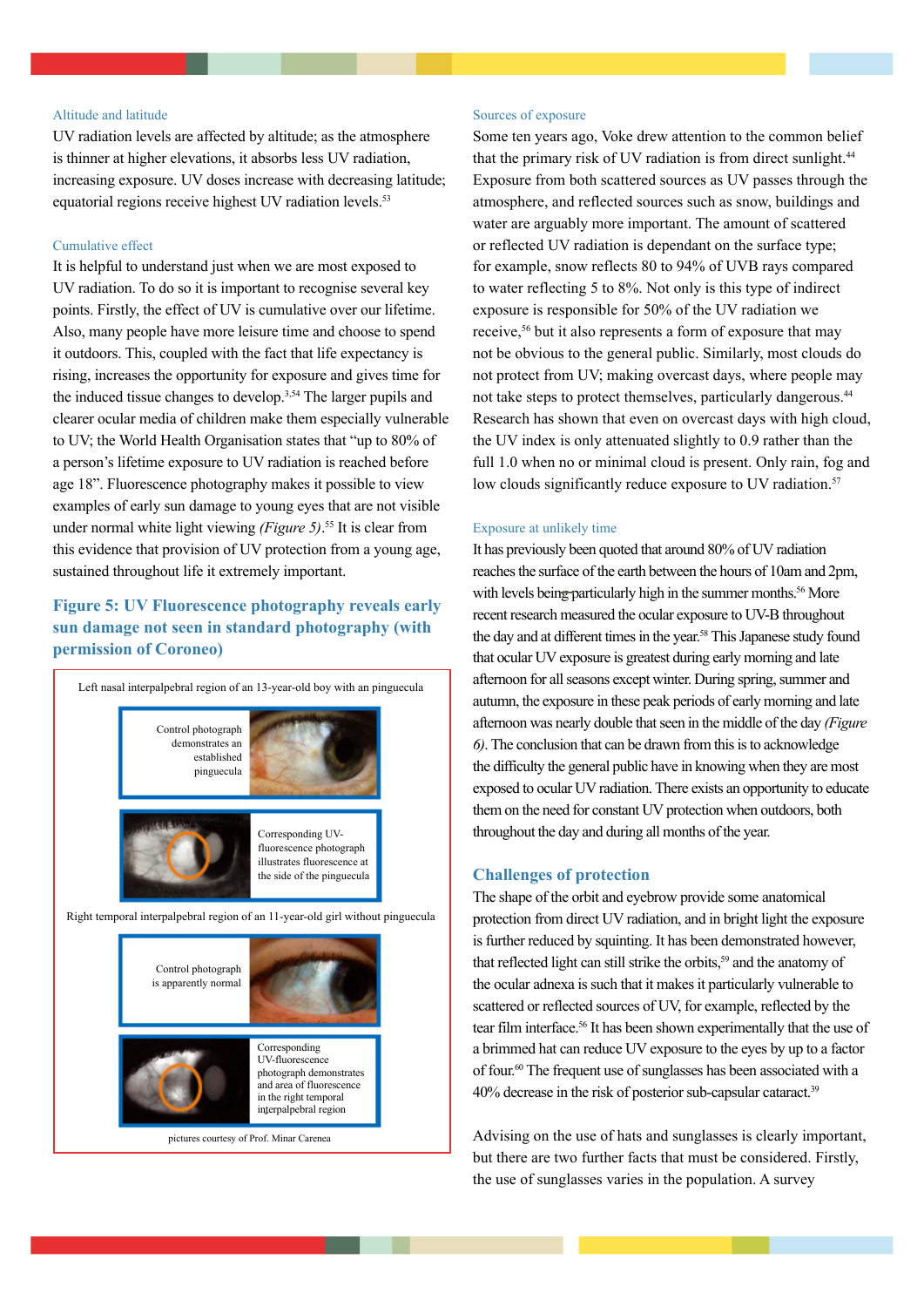# **Figure 6: Average UV-B Intensity from sunrise to sunset (after Sasaki)**



suggests the majority of people do not wear protection for more than 30% of their time outdoors; moreover, almost a quarter never wear sunglasses.61 Secondly, the majority of sunglasses do not prevent peripheral rays from reaching the eye. $62$ 

Children are also particularly vulnerable to UV radiation damage, since they have larger pupils,  $63$  clearer lenses  $64,65$  and spend more time outdoors, although only 3% regularly wear sunglasses.<sup>66</sup>

# **Peripheral light focussing effect**

It is argued that peripheral UV rays are in fact the most dangerous.62 Coroneo presented a hypothesis in the early 1990s as to why pterygia are more common on the nasal side of the conjunctiva.67,68,69 Initial studies showed the cornea acts as a side on lens, focussing light incident on the temporal cornea onto the opposite side of the eye. The anatomy of the nose prevents this effect from occurring in the opposite direction, that is, light incident at the nasal limbus is not of such a peripheral angle as to allow a focussing effect onto the temporal limbus. The amount of limbal focussing is determined in part by the corneal shape and anterior chamber depth, perhaps explaining why certain individuals in particular environments are affected.<sup>70</sup>

It has been calculated that, via the peripheral light focussing (PLF) effect, the peak light intensity at the nasal limbus is approximately 20 times higher than the intensity of incident light.69 Furthermore, light is also concentrated by the same mechanism on the nasal crystalline lens, with a peak intensity of between 3.7 and 4.8 times greater than normal incident light.<sup>71</sup> It is thought that PLF is a factor in the development of cortical cataracts, and this is supported by the fact that they most commonly occur in the inferior nasal quadrant.<sup>45</sup>

## **Protecting eyes from the PLF effect**

The PLF has been shown to occur over a range of incidence angles, including very oblique trajectories that originate from behind the eye's frontal plane.<sup>72</sup> While well-made sunglasses block nearly all UV radiation that enters through the lens, $62 \text{ most}$ designs provide inadequate side protection.73 In fact it has been shown that non wrap-around sunglasses provide little or no protection from peripherally focussed UV radiation *(Figure 7)*. 74

# **Figure 7: Peripheral light focussing effect**



# **UV-blocking contact lenses**

Well fitting soft contact lenses cover the entire cornea and limbus. Adding a UV-blocker into a soft lens provides protection to both this area and the interior of the eye from direct and reflected UV rays. Unlike some sunglasses, they are also effective at protecting from the PLF effect. This has been demonstrated experimentally where the presence of a UVblocking contact lens, etafilcon A, was found to significantly reduce the intensity of UV peripheral light focussing at the nasal limbus *(Figure 8)*. 74 Protection was provided at all angles of incidence, and the authors raised the possibility that the risk of eye diseases such as pterygium and early cortical cataract may be reduced by wearing UV-blocking contact lenses.

Research into the protective effects of UV-blocking contact lenses is currently ongoing. The impact of UV-absorbing silicone hydrogel contact lenses on the prevention of UV-induced pathological changes in the cornea, aqueous humour and crystalline lens is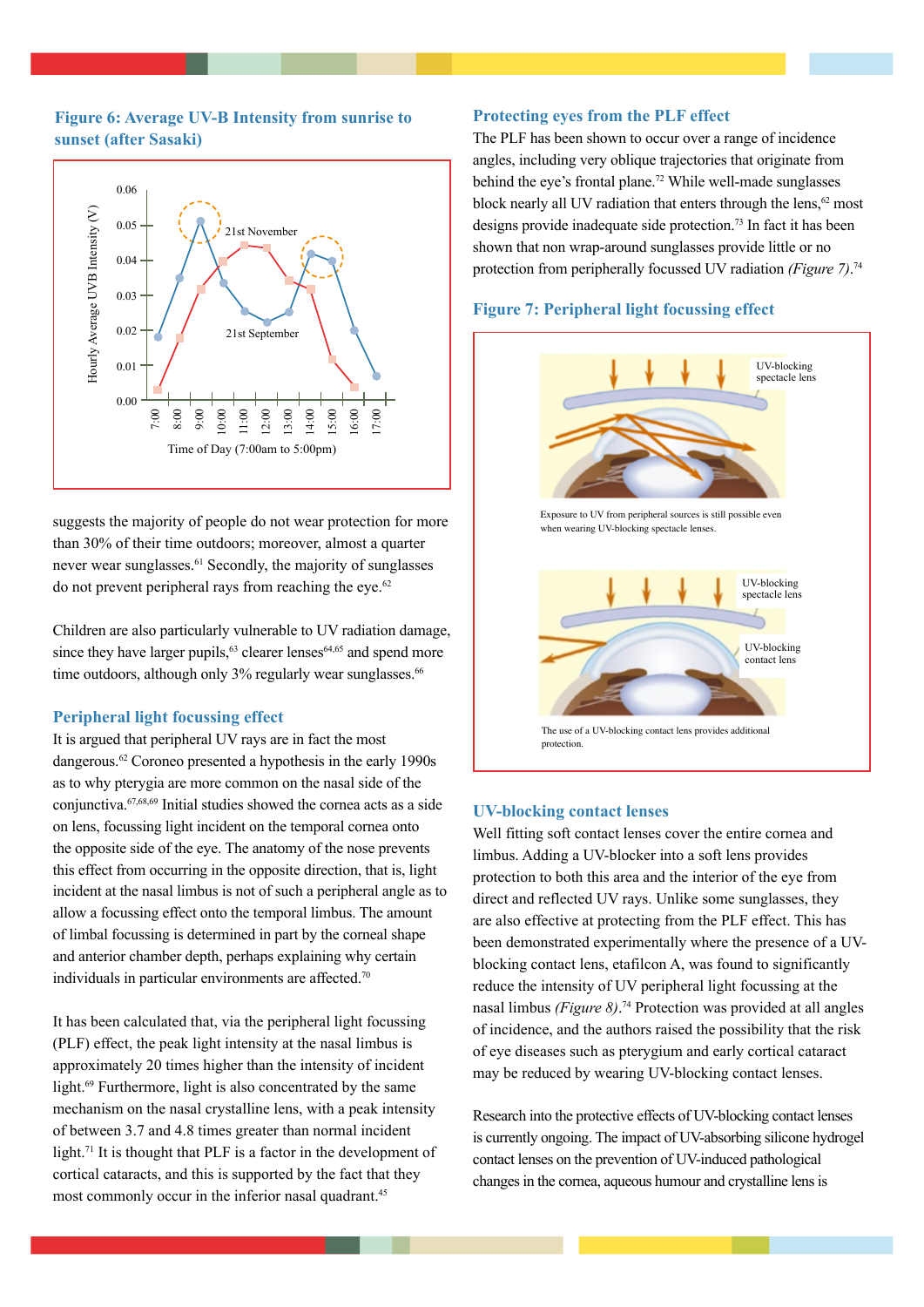



being measured by a team at Ohio State University. Matrixmetalloproteinases (MMPs) can be induced within the cornea by UV exposure and are associated with many pathologic inflammatory cascades. Levels of MMPs and anterior chamber ascorbic acid following exposure to UV were measured with and without the presence of a UV-blocking contact lens. The authors concluded that this is one of the first studies to show that UV-blocking lenses are capable of protecting the cornea, aqueous humour and crystalline lens from UV-induced pathological processes.75

Some soft contact lenses provide UV protection, with the amount of UV absorbed and transmitted by a lens depends on the material and design. UV-blocking contact lenses need to meet certain standards specified by the Food and Drug Administration (FDA), along with the International Standards organisation (ISO), based on their absorptive capacity at minimum thickness (often taken to be  $-3.00D$ );<sup>76</sup> for example, Class I must block at least 90% of UVA and at least 99% UVB and Class II must block at least 70% UVA and at least 95% UVB.

ACUVUE® brand contact lenses (Johnson & Johnson Vision Care) are unique in that all lenses available contain UVblocking agents meeting either Class I or Class II standards *(Figure 9)*. The UV-blocking capabilities of ACUVUE® contact lenses are achieved by co-polymerising a benzotriazole UV-absorbing monomer with the lens monomer, for example etafilcon A, during manufacture. Benzatriazole absorbs UV-A and UV-B radiation and is known to be particularly stable once polymerised.56 It has been shown that the addition of a UV-blocker to ACUVUE® contact lenses has not affected their clinical performance in daily wear.77 Galyfilcon A and senofilcon A lenses, both with Class I UV-blocking, were the first to receive the World Council of Optometry's global seal of acceptance for their UV protection.



A study that examined the UV attenuating properties of various lenses<sup>78</sup> showed that senofilcon A had the lowest UV transmittance of all the lenses tested (8.36%), meeting the ANSI standard for UV blocking.<sup>79</sup> There was a statistically significant difference in the UV transmittance of senofilcon A and galyfilcon A compared with the other SiHs tested without UV-blockers. The authors also calculated a protection factor for each of the test lenses which is designed to quantify the UV protection of a CL in a similar manner to the protection factor with sunscreen. Senofilcon A was found to have a superior UV protection factor to the other silicone hydrogels tested.

UV-blocking, to Class II standard, can also be found in some other hydrogel and silicone hydrogel contact lenses (such as Precision UV from CIBA Vision and Avaira, Biomedics 55 Evolution and Biomedics 1-Day from Coopervision).

## **Education in practice**

Once the benefits of UV protection have been explained to the patient, the interest in UV-blocking contact lenses is high. Threequarters of contact lens wearers would be prepared to pay more for a contact lens that has UV protection.<sup>80</sup> Moreover, 85% of parents of teens and pre-teens involved in a recent study felt UV

#### **Figure 9: UV-blocking for a range of contact lenses**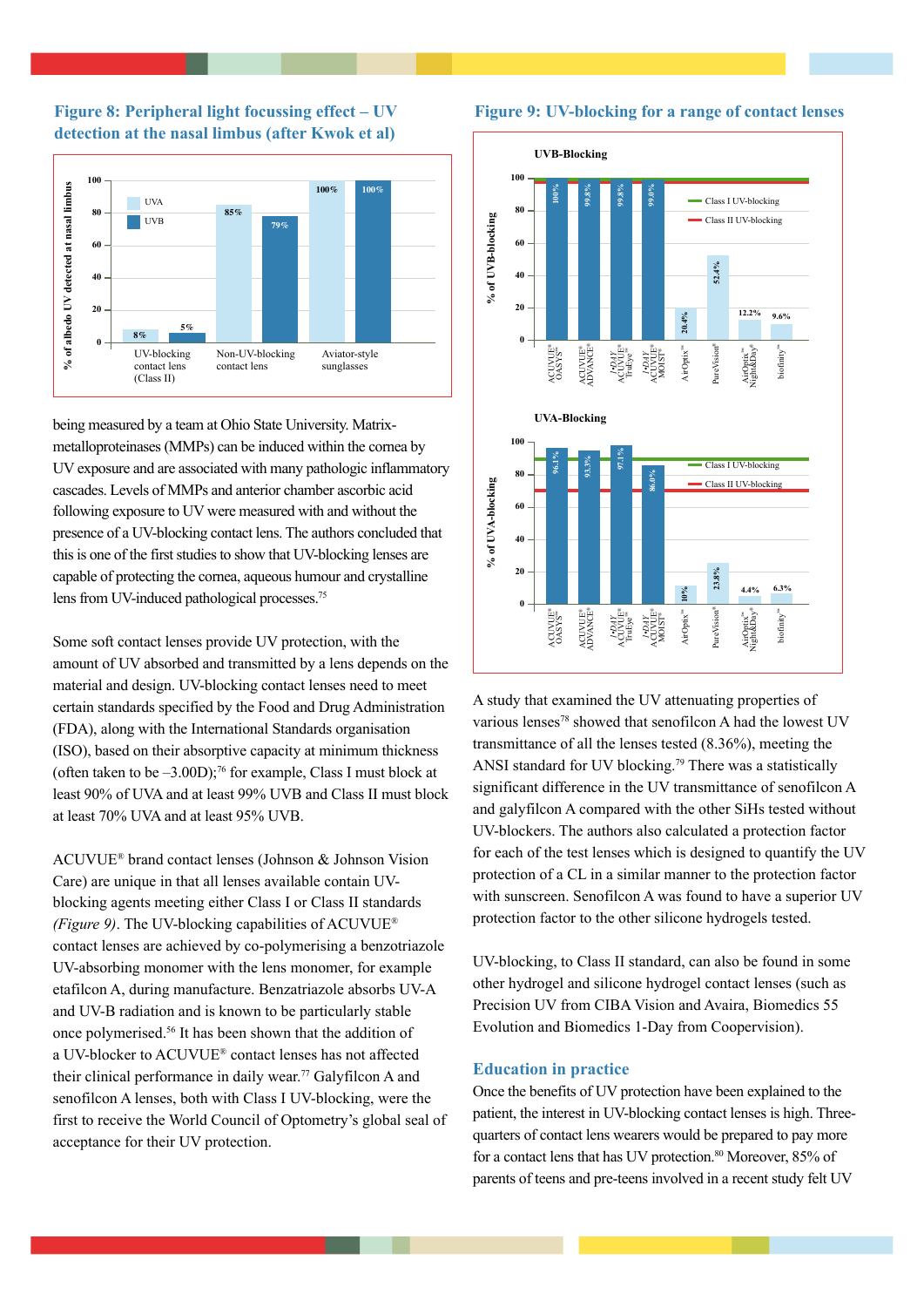protection was either important or very important when deciding which contact lenses their children should wear.<sup>81</sup> Patient literature can be used in the reception area about ocular protection from UV radiation. During history and symptoms, include questions on lifestyle and medications to identify high-risk patients.

When discussing actions following the examination, include ways in which the patient can minimise their UV exposure, such as use of wrap-around sunglasses whenever outdoors and the benefits of UV-blocking contact lenses.

More information on UV radiation, the potential ocular damage and ways to educate patients is available at www.jnjvisioncare. com/acuvue-uv-initiative.htm

## **Conclusion**

While the current level of knowledge is high in relation to the effects of UV radiation on skin, there exists a huge opportunity to educate the 93% of patients that do not associate UV with eye problems. The eye is exposed to both UVA and UVB; the latter, although present in smaller quantities, is arguably more dangerous due to its higher energy and ability to affect DNA directly.

Epidemiological and experimental evidence exists for the role of UV radiation in a number of ocular pathologies such as pterygia, photokeratitis and cataract.

The effects of UV radiation are cumulative over our lifetime, and young eyes are particularly vulnerable. Importance should be placed on starting ocular UV protection from a young age. Maximum exposure to ocular UV occurs at unlikely times and is relatively unaffected by cloud, making protection important year round. The peripheral light focussing (PLF) effect is implicated in the formation of nasal pterygia and cortical cataract.

Sunglasses without adequate side protection do not prevent the PFL effect. Use of Class I or II UV-blocking soft contact lenses significantly reduce exposure of the nasal limbus to peripheral light. UV-blocking lenses provide protection to the cornea, limbus and internal structures of the eye in situations where sunglasses are not appropriate. Perhaps the most comprehensive message to patients should be to advise them on the use of combined protection: a wide brimmed hat; good quality wraparound well fitting sunglasses and, for those who require vision correction, UV-blocking contact lenses.

## **About the author**

Optometrist Karen Walsh is Professional Affairs Manager at Johnson & Johnson Vision Care. She has worked in both independent and multiple high street practice and is currently finishing her Master in Optometry at City University.

# **Acknowledegment**

This article was originally published in Optician 2009 237; 6204: 26-33.

## References

- 1. Transitions UK. Transitions European Study. 2008.
- 2. Roberts J. Ocular phototoxcity. J Photochem Photobiol B, 2001: 64:136-43.
- 3. Bergmanson J and Sheldon T. Ultraviolet radiation revisited. CLAO J, 1997: 23:3:196-204.
- 4. Young R. The family of sunlight-related eye diseases. Optom Vis Sci, 1994: 71(2): 125-44
- 5. Young A. Acute effects of UVR on human eyes and skin. Prog Biophys Mol Biol, 2006:  $92.80 - 5$
- 6. Allan J. Ultraviolet radiation: how it affects life on earth. September 6, 2001.
- 7. Heck D et al. Solar ultraviolet radiation as a trigger of cel signal transduction. Toxicol Appl Pharmacol, 2004: 195:288-97.
- 8. Gallagher R, McLean D, and Yang C. Suntan, sunburn and pigmentation factors and frequency of acquired melanotic nevi in children. Arch Dermatol, 1990: 126:770-6.
- 9. Taub M. Ocular effects of Ultraviolet radiation. OT, 2004: 34-8.
- 10. Birt B, Cowling I, Coyne S, Michael G. The effect of the eye's surface topography on the total irradiance of ultraviolet radiation on the inner canthus. J Photochem Photobiol B. 2007; 87(2)27–36
- 11. Longstretch J et al. Health risks. J Photochem Photobiol B, 1998: 46:20-39.
- 12. Taylor H, West S, Munoz B et al. The long-term effects of visible light on the eye. Arch Ophthalmol. 1992;110(1):99–104
- 13. Wittenberg S. Solar radiation and the eye: a review of knowledge relevant to eye care. Am J Optom Physiol Opt. 1986;63(8):676–89
- 14. Buron N, Micheau O, Cathelin E et al. Differential mechanisms of conjunctival cell death induction by ultraviolet irradiation and benzalkonium chloride. Inv Ophthalmol Vis Sci. 2006; 47(10):4221–30
- 15. McLaughlin C et al. Incidence of noncutaneous melanomas in the US. Cancer, 2005:  $103:1000-7$
- 16. Taylor H. Aetiology of climatic droplet keratopathy and pterygium. Br J Ophthalmol, 1980: 64:154-163.
- 17. Saw S, Tan D. Pterygium: prevalence, demography and risk factors. Ophthalmic Epidemiol. 1999; 6(3):219–28
- 18. Moran D and Hollows F. Pterygium and ultraviolet radiation: a positive correlation. Br J Ophthalmol, 1984: 68:343-6.
- 19. Khoo J et al. Outdoor work and the risk of pterygia: a case control study. Int Ophthalmol, 1998: 22:293-8.
- 20. Cullen A. Contact lenses and the ophthalmohelioses. OT, 2005: June:30-34.
- 21. Perkins ES. The association between pinguecula, sunlight and cataract. Ophthalmic Res. 1985; 17(6):325–30
- 22. Loeffler K et al. Is age-related macula degeneration associated with pingueculae or scleral plaque formation? Curr Eye Res, 2001: 23:33-7.
- 23. International Programme on Chemical Safety. Ultraviolet radiation. 2nd Edition. E.H.C, 1994.
- 24. Cejkova J, Stipek S, Crkovska J, Ardan T, Platenik J, Cejka C, Midelfart A. UV rays, the prooxidant/antioxidant imbalance in the cornea and oxidative eye damage. Physiol Res. 2004; 53:1–10
- 25. Cohen S. SOS: ultraviolet radiation and the eye. Rev Cornea Contact Lens. October 2007:28–33.
- 26. Bergmanson J. Corneal damage in photokeratitis why is it so painful? Optom Vis Sci, 1990: 67:407-13.
- 27. Kolozsvari L, Nogradi A, Hopp B et al. UV absorbance of the human cornea in the 240- to 400nm range. Invest Ophthalmol Vis Sci, 2002: 43:2165-2168.
- 28. Reddy V, Giblin F, Lin L et al. The effect of aqueous humor ascorbate on ultraviolet-B induced DNA damage in lens epithelium. Invest Ophthalmol Vis Sci, 1998: 39:344-50.